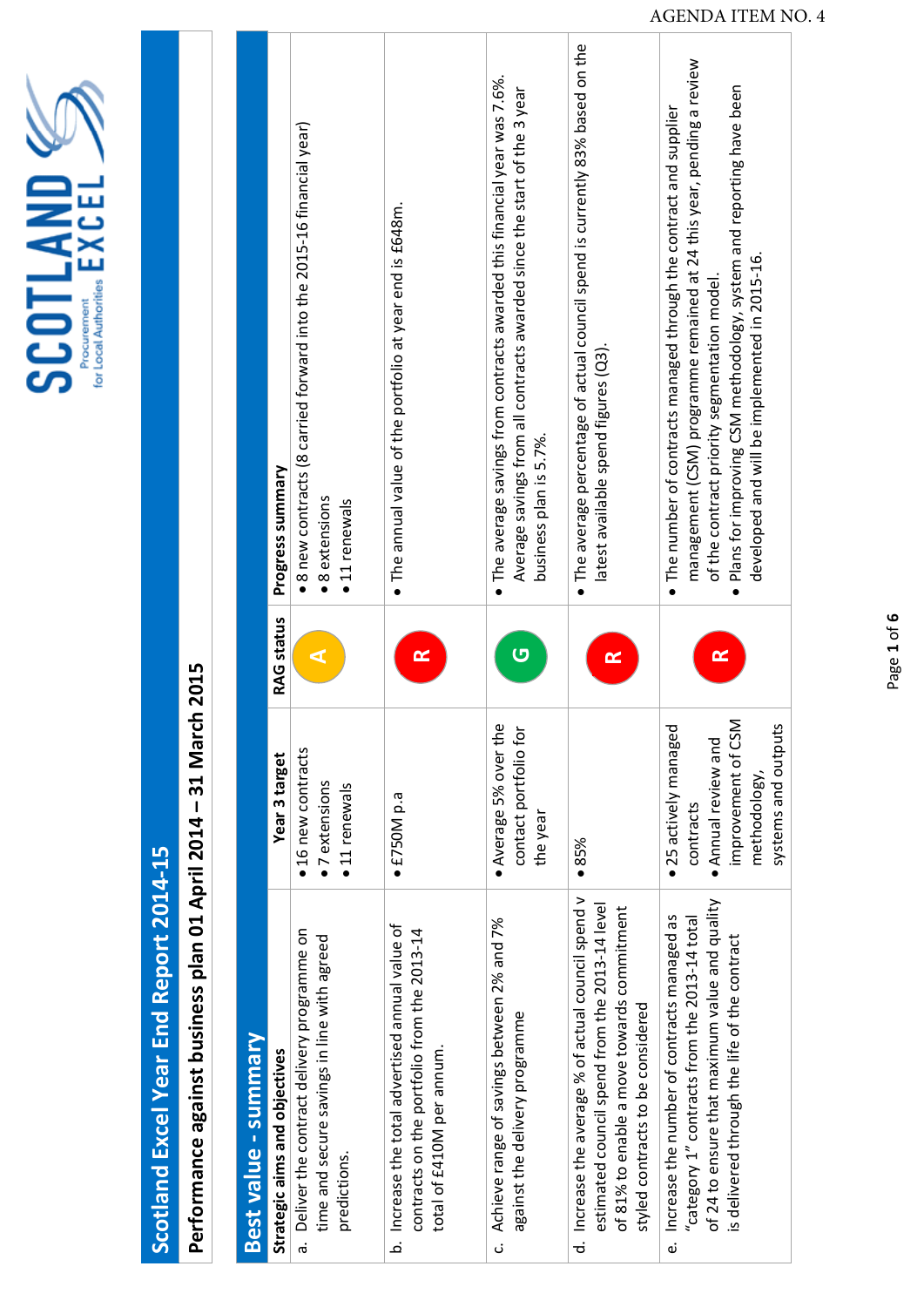| · Implement the<br>Improvement<br>and delivered<br>Procurement<br>PPRB targets<br>Learning and<br>completed<br>supported<br>-Phase3<br>retained<br>$\bullet$ | <b>SCOTLAND</b> | Progress summary<br><b>RAG status</b><br>Year 3 target | Procurement Improvement Programme initiatives that could be delivered this<br>year. However, the Annual Event for local authority procurement teams took<br>. 25 PCA meetings completed with participating local authorities. The average<br>place in Clydebank on 31 March and 01 April 2015 to enable sharing of best<br>PCA regime which will be rolled out to the local government sector in 2016.<br>• Scotland Excel continued to work with national partners to develop a new<br>sector score rose from 56% to 62%. The sector now has 4 organisations at<br>Superior, 25 at Improved and 3 at the Conformance level of performance.<br>. Resource constraints within the reform team limited the number of<br>practice in procurement. Over 80 delegates attended each day<br>2014 PCAs completed<br>review (AR15 project)<br>improved in line with<br>average sector score<br>· National PCA regime<br>Programme agreed | External learning and development programmes were delivered in line with<br>plans. A total of 824 delegates attended 73 courses over the course of the<br>financial year<br>$\bullet$<br>ပ<br>Development Strategy | A new funding model, based around core and additional service options, is<br>being developed as part of the Scotland Excel transformation programme.<br>$\bullet$<br>and funding model<br>Report, resourcing | Scotland Excel retained CIPS Corporate Certification Standard for their<br>purchasing policies, processes and procedures in October 2014.<br>$\bullet$<br>ပာ<br>• CIPs accreditation | . A benchmarking exercise planned for Q4 was cancelled to free up resources<br>to focus on Scotland Excel's transformation project.<br>$\propto$<br>other CoEs completed<br>· Benchmarking with |
|--------------------------------------------------------------------------------------------------------------------------------------------------------------|-----------------|--------------------------------------------------------|----------------------------------------------------------------------------------------------------------------------------------------------------------------------------------------------------------------------------------------------------------------------------------------------------------------------------------------------------------------------------------------------------------------------------------------------------------------------------------------------------------------------------------------------------------------------------------------------------------------------------------------------------------------------------------------------------------------------------------------------------------------------------------------------------------------------------------------------------------------------------------------------------------------------------------|--------------------------------------------------------------------------------------------------------------------------------------------------------------------------------------------------------------------|--------------------------------------------------------------------------------------------------------------------------------------------------------------------------------------------------------------|--------------------------------------------------------------------------------------------------------------------------------------------------------------------------------------|-------------------------------------------------------------------------------------------------------------------------------------------------------------------------------------------------|
|                                                                                                                                                              |                 | Procurement capability - summary                       | Capability Assessments (PCAs) with all relevant<br>Complete the annual round of Procurement<br>them meet the targets set out in the PPRB<br>programme to meet their needs and help<br>councils, develop and deliver a reform                                                                                                                                                                                                                                                                                                                                                                                                                                                                                                                                                                                                                                                                                                     | Deliver the external Learning and Development<br>strategy set out in Appendix 3 of the 3 year                                                                                                                      | Report on future of reform activities completed                                                                                                                                                              | Retain Chartered Institute of Purchasing and<br>excellence in policies and procedures.<br>Supply (CIPS) accreditation award for                                                      | Further to the Scottish Government's pilot PCA<br>for Centres of Procurement Expertise (CoEs)<br>undertaken in 2012, prepare for the next                                                       |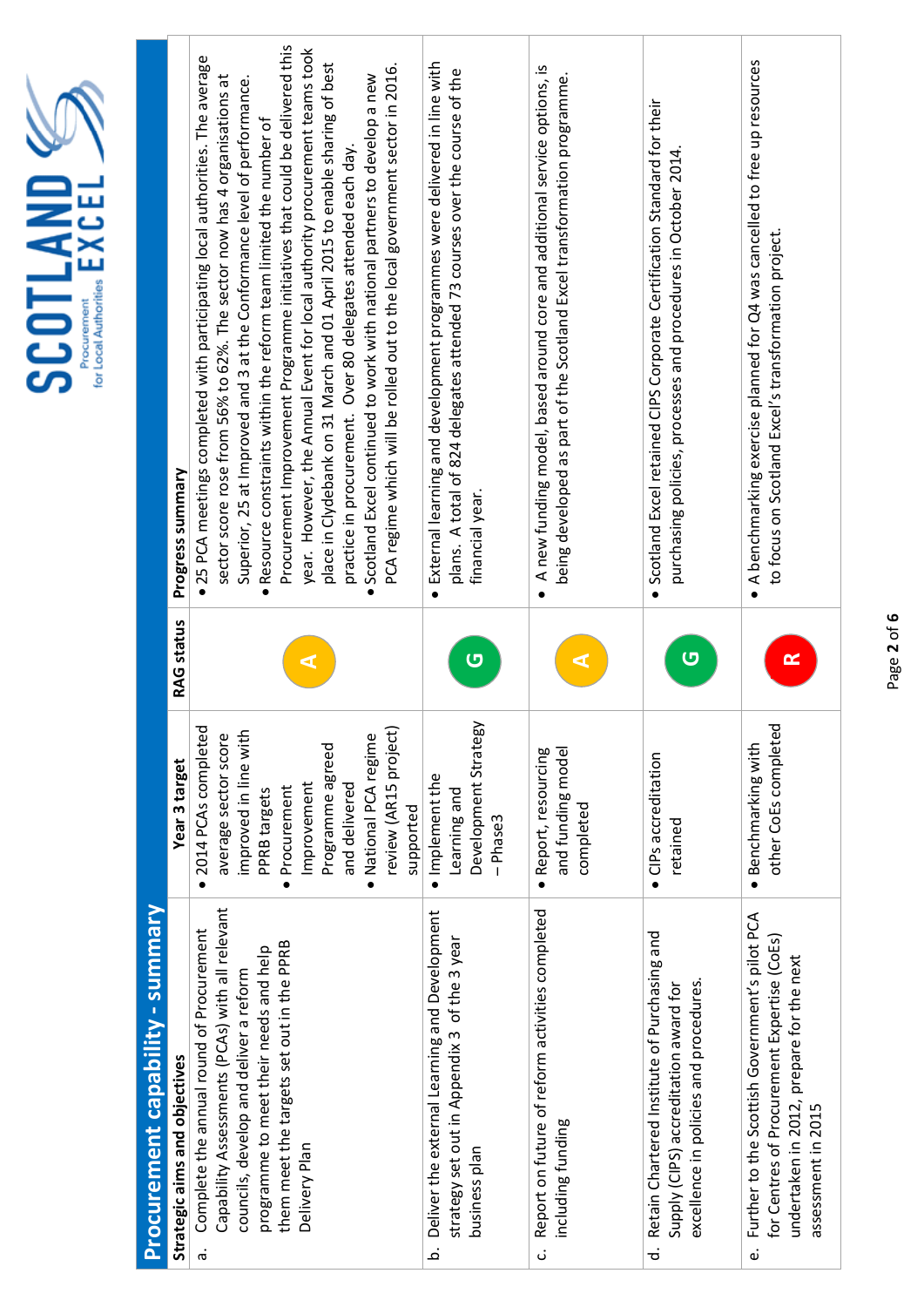| SCOTLAND<br>for Local Authorities<br>Procurement |                                  | Progress summary              | schedule of activity for the six months of 2015 has generated 10 media stories.<br>communications strategy to support this will be developed once approved.<br>· Resource constraints limited communications activity in 2014. An interim<br>A new corporate newsletter and website are also close to completion.<br>. The new 3 year corporate strategy will be completed in June 2015. A | • A project to improve stakeholder engagement is underway as part of Scotland<br>Excel's transformation programme.                    | results have been used to inform the stakeholder engagement transformation<br>further insight into the findings of the 2013 customer satisfaction survey. The<br>· In-depth focus group research was completed in August 2014 to provide<br>project | $\bullet$ The 2013-14 annual report is available for download from the Scotland Excel<br>website. The 2014-15 report will be published in the summer of 2015. |
|--------------------------------------------------|----------------------------------|-------------------------------|--------------------------------------------------------------------------------------------------------------------------------------------------------------------------------------------------------------------------------------------------------------------------------------------------------------------------------------------------------------------------------------------|---------------------------------------------------------------------------------------------------------------------------------------|-----------------------------------------------------------------------------------------------------------------------------------------------------------------------------------------------------------------------------------------------------|---------------------------------------------------------------------------------------------------------------------------------------------------------------|
|                                                  |                                  | <b>RAG status</b>             |                                                                                                                                                                                                                                                                                                                                                                                            |                                                                                                                                       | G                                                                                                                                                                                                                                                   | Ū                                                                                                                                                             |
|                                                  |                                  | Year 3 target                 | strategy developed to<br>· Annual schedule of<br>• Communications<br>communications<br>support 2015-18<br>activity planned<br>business plan                                                                                                                                                                                                                                                | embedded to manage<br>customer experience<br>and improve<br>engagement<br>· Stakeholder                                               | • Carry out follow up<br>survey                                                                                                                                                                                                                     | produced by June.<br>• Annual report                                                                                                                          |
|                                                  | Stakeholder engagement - summary | Strategic aims and objectives | corporate communications strategy to reflect<br>Develop an appropriate and targeted<br>the 3 year strategic goals<br>ä                                                                                                                                                                                                                                                                     | help them optimise the benefits they receive<br>Provide appropriate support to customers to<br>as members of Scotland Excel<br>.<br>ف | c. Complete a customer survey to measure<br>satisfaction with services delivered.                                                                                                                                                                   | Annual report on activities produced and<br>distributed to key stakeholders<br>ಕ                                                                              |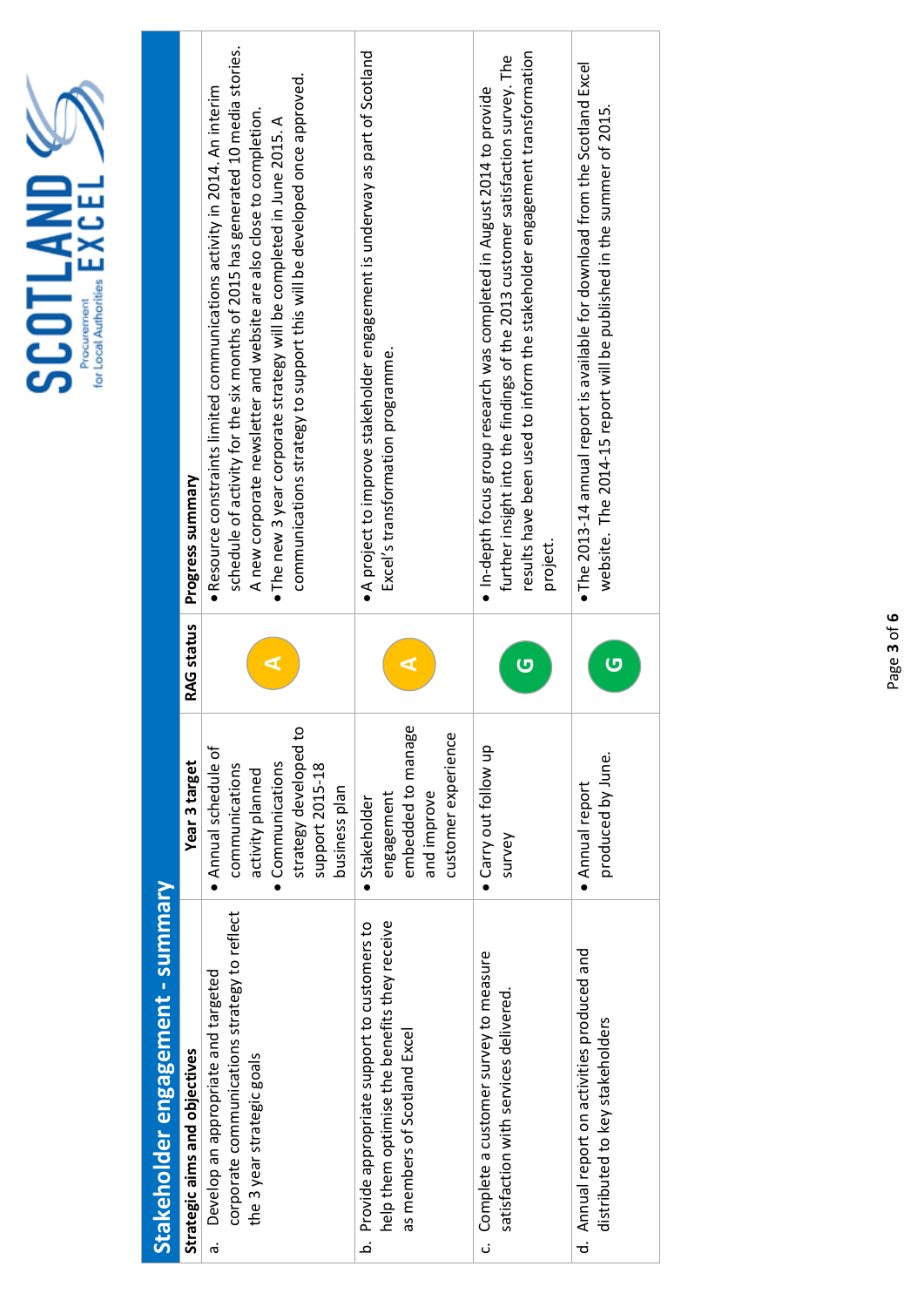| SCOTLAND<br>or Local Authoriti<br><b>Procurement</b> |                                           | Progress summary<br>RAG status | procurement during 2014-15. The Scottish Government has not yet released<br>• Scotland Excel has continued to maintain Level 4 standards in sustainable<br>the revised version of this framework.<br>≃ | year corporate strategy, and will include an annual supplier recognition awards<br>and development event. The first event is being held in Glasgow in June 2015.<br>events for suppliers during 2014-15. Procurement teams also held one-to-one<br>$\bullet$ As of 31 March 2015, SMEs accounted for 68.5% of framework suppliers and<br>A supplier development strategy will be developed as part of the new three<br>Scotland Excel attended 8 Meet the Buyer events and hosted 9 pre-tender<br>pre-tender meetings with suppliers throughout the year.<br>43.5% of spend. | • Community benefits clauses were incorporated into 27 contracts by the end of<br>community benefits has been developed. Quarterly reports will be submitted<br>March 2015, (60% of the portfolio). A new system to track the impact of<br>to elected members from June 2015.<br>G |
|------------------------------------------------------|-------------------------------------------|--------------------------------|--------------------------------------------------------------------------------------------------------------------------------------------------------------------------------------------------------|------------------------------------------------------------------------------------------------------------------------------------------------------------------------------------------------------------------------------------------------------------------------------------------------------------------------------------------------------------------------------------------------------------------------------------------------------------------------------------------------------------------------------------------------------------------------------|------------------------------------------------------------------------------------------------------------------------------------------------------------------------------------------------------------------------------------------------------------------------------------|
|                                                      |                                           | Year 3 target                  | • Pilot Level 5 of the<br>revised Flexible<br>Framework                                                                                                                                                | · Supplier development<br>Host or attend up to 6<br>supplier development<br>strategy established<br>events, including at<br>reports on supplier<br>· Produce six month<br>least 1 regional<br>demographics                                                                                                                                                                                                                                                                                                                                                                   | · Measure percentage<br>Community Benefit<br>of contracts with<br>clauses                                                                                                                                                                                                          |
|                                                      | Corporate social responsibility - summary | Strategic aims and objectives  | Further to attaining level 4 of the Flexible<br>Framework (FF) continue to follow best<br>practice and consider achieving level 5                                                                      | SMEs, to encourage and monitor participation<br>organisations, including third sector and<br>in Scotland Excel tender opportunities<br>b. Continue to engage with supplier                                                                                                                                                                                                                                                                                                                                                                                                   | contract development process and publish<br>Embed Community Benefits clauses in                                                                                                                                                                                                    |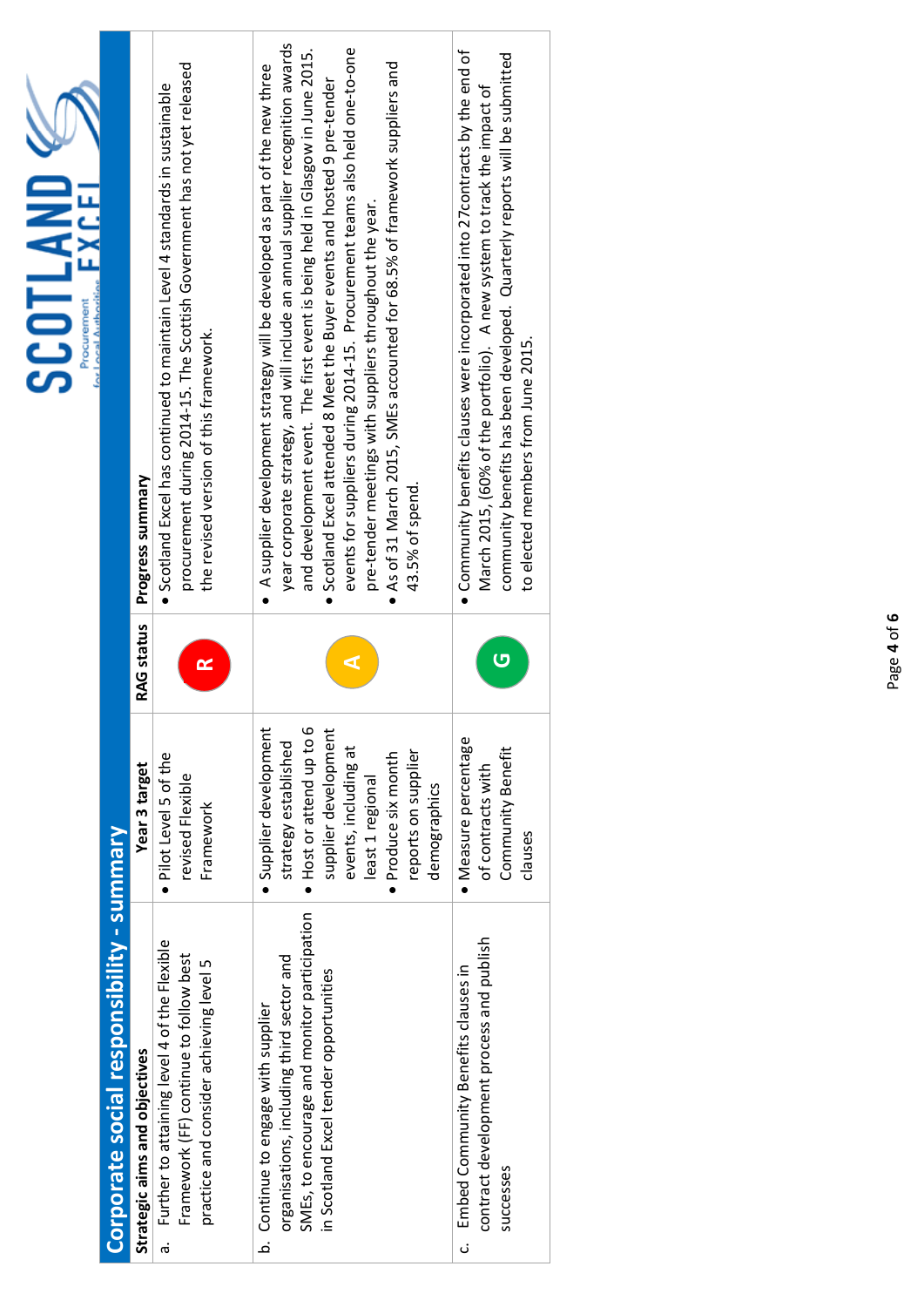|   | í |
|---|---|
|   |   |
| F |   |
|   |   |
|   |   |

|                                      | Progress summary              | • Continuous improvement plans have been incorporated into Scotland Excel's<br>organisational development transformation project. | $\bullet$ The annual absence rate was 1.2% in 2014-15. | Scotland Excel's vision, values and culture have been reviewed as part of the<br>Engagement Group during 2014-15. The results of the biannual staff surveys<br>showed average scores of around 7 out of 10 across all five engagement<br>An organisational development strategy will be produced as part of the<br>• Scotland Excel continued to support initiatives developed by the Staff<br>development of the new three year strategy.<br>transformation programme.<br>measures.<br>$\bullet$ | · Development of modern apprentices has continued through work experience<br>• Staff development progressed in line with agreed plans and included a mix of<br>• Development of graduate trainees and graduate interns has continued<br>through work placements and allocated projects.<br>formal and informal training.<br>required for SVQs. |
|--------------------------------------|-------------------------------|-----------------------------------------------------------------------------------------------------------------------------------|--------------------------------------------------------|---------------------------------------------------------------------------------------------------------------------------------------------------------------------------------------------------------------------------------------------------------------------------------------------------------------------------------------------------------------------------------------------------------------------------------------------------------------------------------------------------|------------------------------------------------------------------------------------------------------------------------------------------------------------------------------------------------------------------------------------------------------------------------------------------------------------------------------------------------|
|                                      | RAG status                    | Ū                                                                                                                                 | $\overline{C}$                                         |                                                                                                                                                                                                                                                                                                                                                                                                                                                                                                   | ပ                                                                                                                                                                                                                                                                                                                                              |
|                                      | Year 3 target                 | improvement plans<br>recommendations<br>delivered in line<br>• Continuous<br>with liP                                             | • 3.9%                                                 | Excel's vision, values<br>development plans<br>engagement plans<br>• Review Scotland<br>· Organisational<br>and culture<br>completed<br>· Employee<br>delivered                                                                                                                                                                                                                                                                                                                                   | development plans<br>implemented<br>· Employee                                                                                                                                                                                                                                                                                                 |
| Organisational development - summary | Strategic aims and objectives | status continue with business Improvement<br>Further to retaining "Investors in People"<br>plans<br>ര്.                           | b. Reduce and maintain sickness absence at<br>below 4% | c. Improve organisational development (OD)<br>and improving employee engagement                                                                                                                                                                                                                                                                                                                                                                                                                   | d. Improve employee development through<br>more effective use of cross functiona<br>working, enhanced leadership and<br>development of people skills                                                                                                                                                                                           |